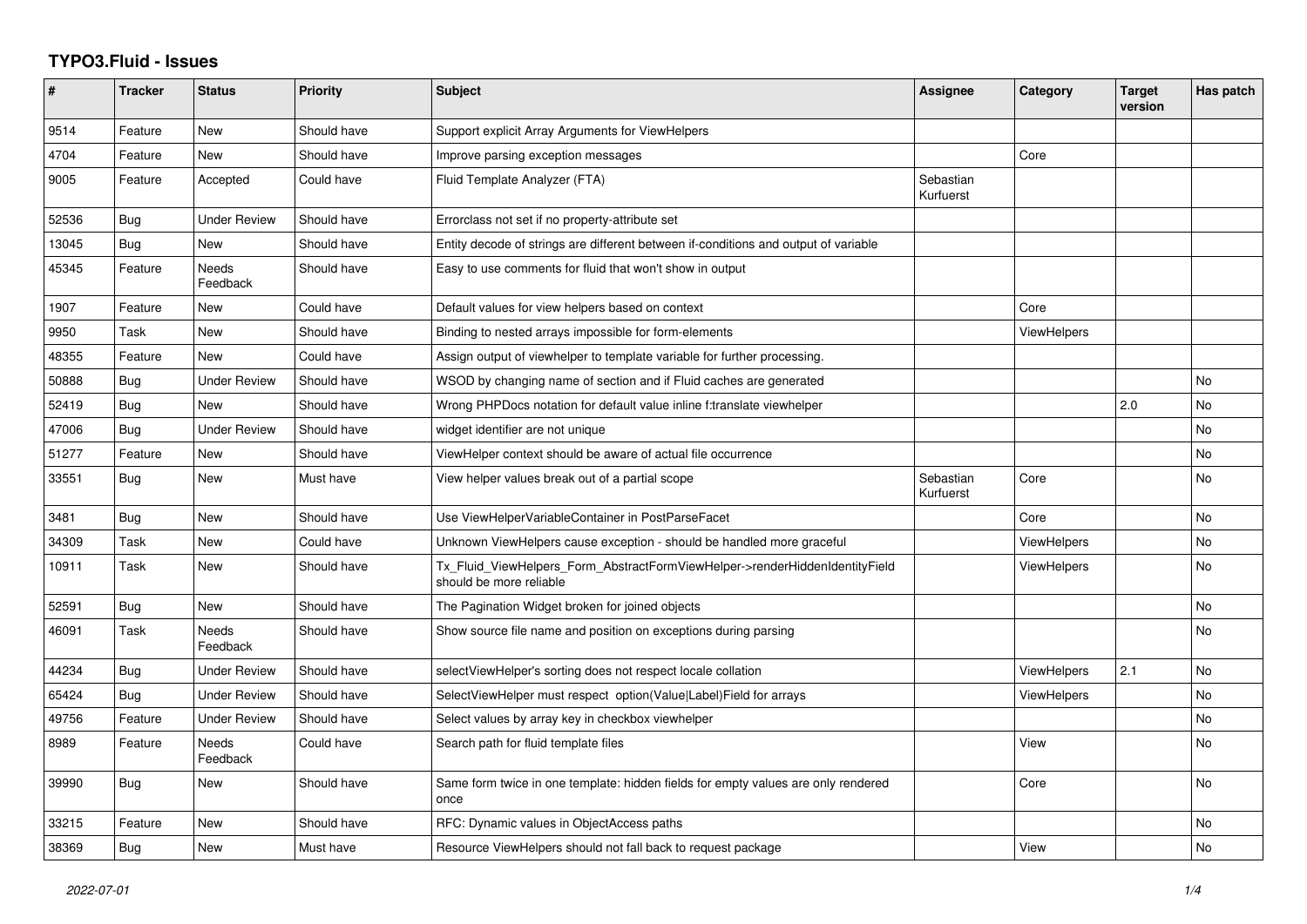| $\sharp$ | <b>Tracker</b> | <b>Status</b>            | <b>Priority</b>      | Subject                                                                                       | <b>Assignee</b>             | Category           | <b>Target</b><br>version | Has patch |
|----------|----------------|--------------------------|----------------------|-----------------------------------------------------------------------------------------------|-----------------------------|--------------------|--------------------------|-----------|
| 54195    | Task           | <b>New</b>               | Should have          | Rename and move FormViewHelper's errorClass value, currently 'f3-form-error'                  | Adrian Föder                | ViewHelpers        |                          | No.       |
| 43072    | Task           | New                      | Should have          | Remove TOKENS for adding templates fallback in Backporter                                     |                             | View               |                          | No        |
| 43071    | Task           | New                      | Should have          | Remove TOKENS for adding fallback teplates in B                                               |                             |                    |                          | No        |
| 42743    | Task           | New                      | Should have          | Remove inline style for hidden form fields                                                    |                             |                    |                          | No        |
| 39936    | Feature        | <b>New</b>               | Should have          | registerTagAttribute should handle default values                                             |                             | <b>ViewHelpers</b> |                          | No        |
| 34682    | Bug            | <b>Under Review</b>      | Should have          | Radio Button missing checked on validation error                                              |                             | <b>ViewHelpers</b> |                          | No        |
| 45384    | <b>Bug</b>     | New                      | Must have            | Persisted entity object in widget-configuration cannot be deserialized (after reload)         |                             | Widgets            | 2.0.1                    | No        |
| 36655    | <b>Bug</b>     | <b>New</b>               | Should have          | <b>Pagination Links</b>                                                                       |                             | Widgets            |                          | No        |
| 53806    | <b>Bug</b>     | <b>Under Review</b>      | Should have          | Paginate widget maximumNumberOfLinks rendering wrong number of links                          | <b>Bastian</b><br>Waidelich | Widgets            |                          | No        |
| 60271    | Feature        | <b>New</b>               | Should have          | Paginate viewhelper, should also support arrays                                               |                             |                    |                          | No        |
| 5933     | Feature        | Accepted                 | Should have          | Optional section rendering                                                                    | Sebastian<br>Kurfuerst      | <b>ViewHelpers</b> |                          | No        |
| 40064    | Bug            | New                      | Must have            | Multiselect is not getting persisted                                                          |                             | ViewHelpers        |                          | No        |
| 33628    | <b>Bug</b>     | <b>Needs</b><br>Feedback | Must have            | Multicheckboxes (multiselect) for Collections don't work                                      | Christian Müller            | ViewHelpers        |                          | <b>No</b> |
| 42397    | Feature        | <b>New</b>               | Should have          | Missing viewhelper for general links                                                          |                             |                    |                          | <b>No</b> |
| 40998    | <b>Bug</b>     | <b>Under Review</b>      | Should have          | Missing parent request namespaces in form field name prefix                                   | Sebastian<br>Kurfuerst      | ViewHelpers        | 1.1.1                    | <b>No</b> |
| 28549    | <b>Bug</b>     | New                      | Should have          | make widgets cacheable, i.e. not implement childnodeaccess interface                          |                             |                    |                          | No        |
| 30555    | Feature        | New                      | Could have           | Make TagBuilder more extensible                                                               |                             | Core               |                          | No        |
| 26658    | Task           | <b>New</b>               | Won't have this time | Make Form ViewHelpers consistent                                                              |                             | <b>ViewHelpers</b> |                          | No        |
| 27607    | <b>Bug</b>     | <b>New</b>               | Must have            | Make Fluid comparisons work when first element is STRING, second is NULL.                     |                             | Core               |                          | No.       |
| 33394    | Feature        | Needs<br>Feedback        | Should have          | Logical expression parser for BooleanNode                                                     | Tobias Liebig               | Core               |                          | No        |
| 51100    | Feature        | New                      | Must have            | Links with absolute URI should have the option of URI Scheme                                  |                             | ViewHelpers        |                          | No        |
| 8491     | Task           | Needs<br>Feedback        | Should have          | link.action and uri.action differ in absolute argument                                        | Karsten<br>Dambekalns       | ViewHelpers        |                          | No        |
| 37095    | Feature        | New                      | Should have          | It should be possible to set a different template on a Fluid TemplateView inside an<br>action | Christopher<br>Hlubek       |                    |                          | No        |
| 55008    | Bug            | <b>Under Review</b>      | Should have          | Interceptors should be used in Partials                                                       | Christian Müller            |                    |                          | No        |
| 57885    | Bug            | New                      | Must have            | Inputs are cleared from a second form if the first form produced a vallidation error          |                             |                    |                          | No        |
| 56237    | Task           | New                      | Should have          | in-line (Condition) View Helpers should not evaluate on parsing                               |                             |                    |                          | No        |
| 28553    | Bug            | New                      | Should have          | improve XHProf test setup                                                                     |                             |                    |                          | No        |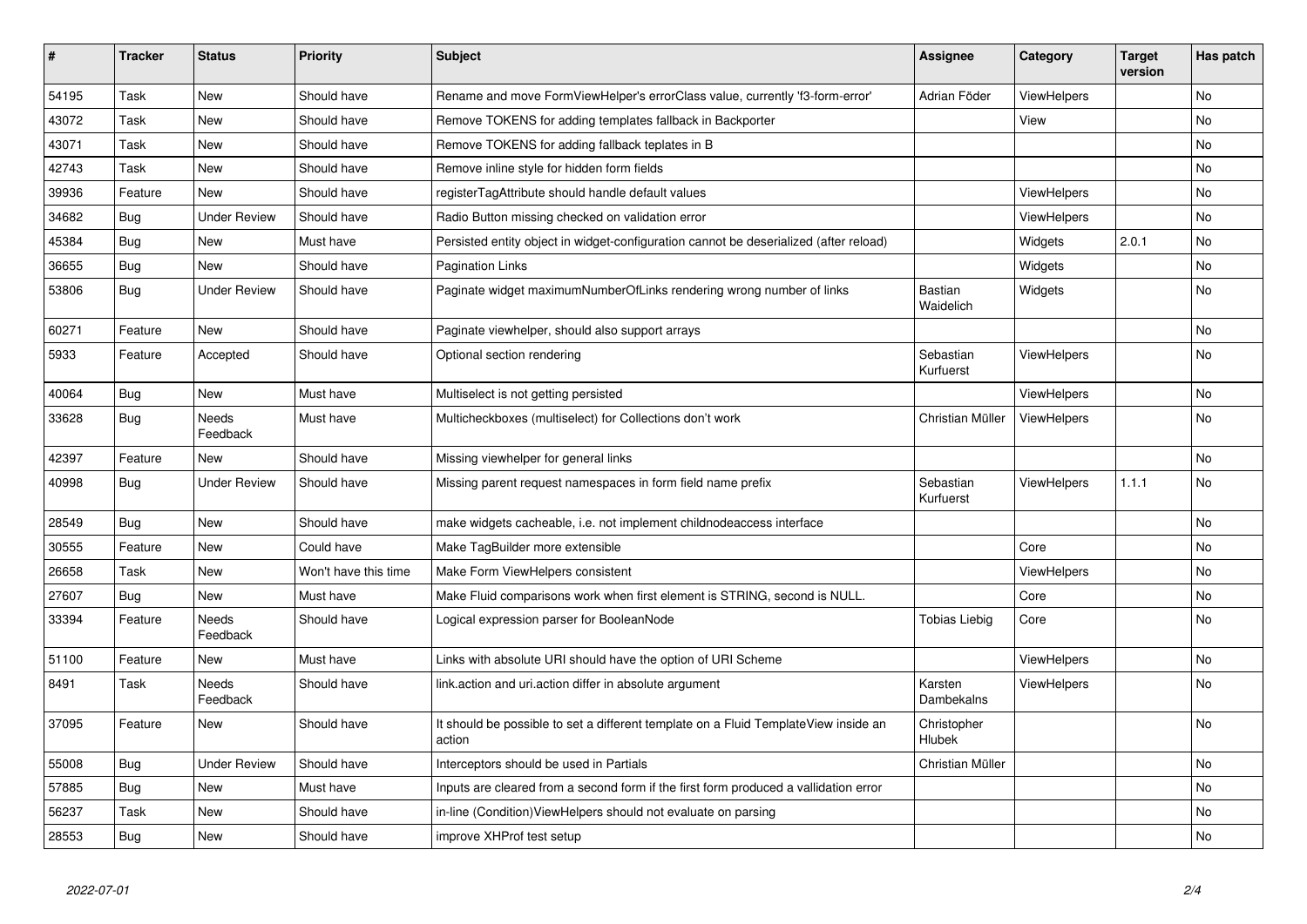| ∦     | <b>Tracker</b> | <b>Status</b>            | <b>Priority</b>      | <b>Subject</b>                                                                                       | <b>Assignee</b>             | Category    | <b>Target</b><br>version | Has patch |
|-------|----------------|--------------------------|----------------------|------------------------------------------------------------------------------------------------------|-----------------------------|-------------|--------------------------|-----------|
| 59057 | Bug            | <b>Under Review</b>      | Must have            | Hidden empty value fields shoud be disabled when related field is disabled                           | Bastian<br>Waidelich        | ViewHelpers |                          | No        |
| 45394 | Task           | New                      | Should have          | Forwardport Unit test for standalone view                                                            |                             | View        |                          | No        |
| 5636  | Task           | <b>Under Review</b>      | Must have            | Form_RadioViewHelper and CheckBoxViewHelper miss check for existing object<br>before it is accessed. |                             |             |                          | No        |
| 47669 | Task           | <b>New</b>               | Should have          | FormViewHelper does not define the default request method                                            |                             |             |                          | No.       |
| 58983 | Bug            | New                      | Should have          | format.date does not respect linebreaks and throws exception                                         |                             |             |                          | No        |
| 8648  | Bug            | New                      | Should have          | format.crop ViewHelper should support all features of the crop stdWrap function                      |                             | ViewHelpers |                          | No        |
| 49038 | Bug            | New                      | Must have            | form.select does not select the first item if prependOptionValue is used                             |                             |             |                          | No        |
| 10472 | Feature        | New                      | Could have           | <b>Fluid Standalone distribution</b>                                                                 |                             | Core        |                          | No        |
| 37619 | Bug            | New                      | Should have          | Fatal Error when using variable in name attribute of Section ViewHelper                              |                             | ViewHelpers |                          | No        |
| 31955 | Feature        | New                      | Should have          | f:uri.widget                                                                                         |                             | Widgets     |                          | No        |
| 58921 | Bug            | New                      | Should have          | f:form.* VHs crash if NOT inside f:form but followed by f:form                                       |                             |             |                          | No        |
| 49600 | Bug            | <b>New</b>               | Should have          | f:form tag shown as a HTML on frontend                                                               |                             | ViewHelpers |                          | No        |
| 62346 | Feature        | New                      | Could have           | f:comment should have high precende                                                                  |                             | Core        | 3.x                      | No        |
| 45153 | Feature        | New                      | Should have          | f:be.menus.actionMenuItem - Detection of the current select option is insufficient                   |                             |             |                          | No        |
| 46289 | Bug            | <b>Needs</b><br>Feedback | Should have          | Enable Escaping Interceptor in XML request format                                                    |                             | View        | 2.0.1                    | No        |
| 54284 | Bug            | New                      | Should have          | Default Option for Switch/Case VH                                                                    |                             | ViewHelpers |                          | No.       |
| 3725  | Feature        | New                      | Could have           | <b>CSS Engine</b>                                                                                    | Christian Müller            | ViewHelpers |                          | No        |
| 52640 | Feature        | <b>Under Review</b>      | Should have          | Create an UnlessViewHelper as opposite to the IfViewHelper                                           | <b>Marc Neuhaus</b>         |             |                          | No        |
| 26664 | <b>Task</b>    | New                      | Won't have this time | Clean up Form ViewHelpers                                                                            |                             | ViewHelpers |                          | No        |
| 36662 | Bug            | Needs<br>Feedback        | Should have          | Checked state isn't always correct when property is collection                                       | Kevin Ulrich<br>Moschallski | ViewHelpers | 1.1.1                    | No        |
| 38130 | Feature        | New                      | Should have          | Checkboxes and multiple select fields should have an assignable default value                        |                             |             |                          | No        |
| 60181 | Feature        | New                      | Could have           | Caching mechanism for Fluid Views/Templates                                                          |                             | View        |                          | No        |
| 3291  | Feature        | <b>Needs</b><br>Feedback | Should have          | Cacheable viewhelpers                                                                                |                             |             |                          | No        |
| 46545 | Feature        | New                      | Should have          | Better support for arrays in options of SelectViewHelper                                             |                             |             |                          | No        |
| 12863 | <b>Bug</b>     | New                      | Should have          | Attributes of a viewhelper can't contain a '-'                                                       | Sebastian<br>Kurfuerst      | Core        |                          | No        |
| 36410 | Feature        | New                      | Should have          | Allow templates to send arguments back to layout                                                     |                             | ViewHelpers |                          | No        |
| 43346 | Feature        | <b>Under Review</b>      | Should have          | Allow property mapping configuration via template                                                    | Karsten<br>Dambekalns       | ViewHelpers | 2.1                      | No        |
| 40081 | Feature        | New                      | Should have          | Allow assigned variables as keys in arrays                                                           |                             |             |                          | No        |